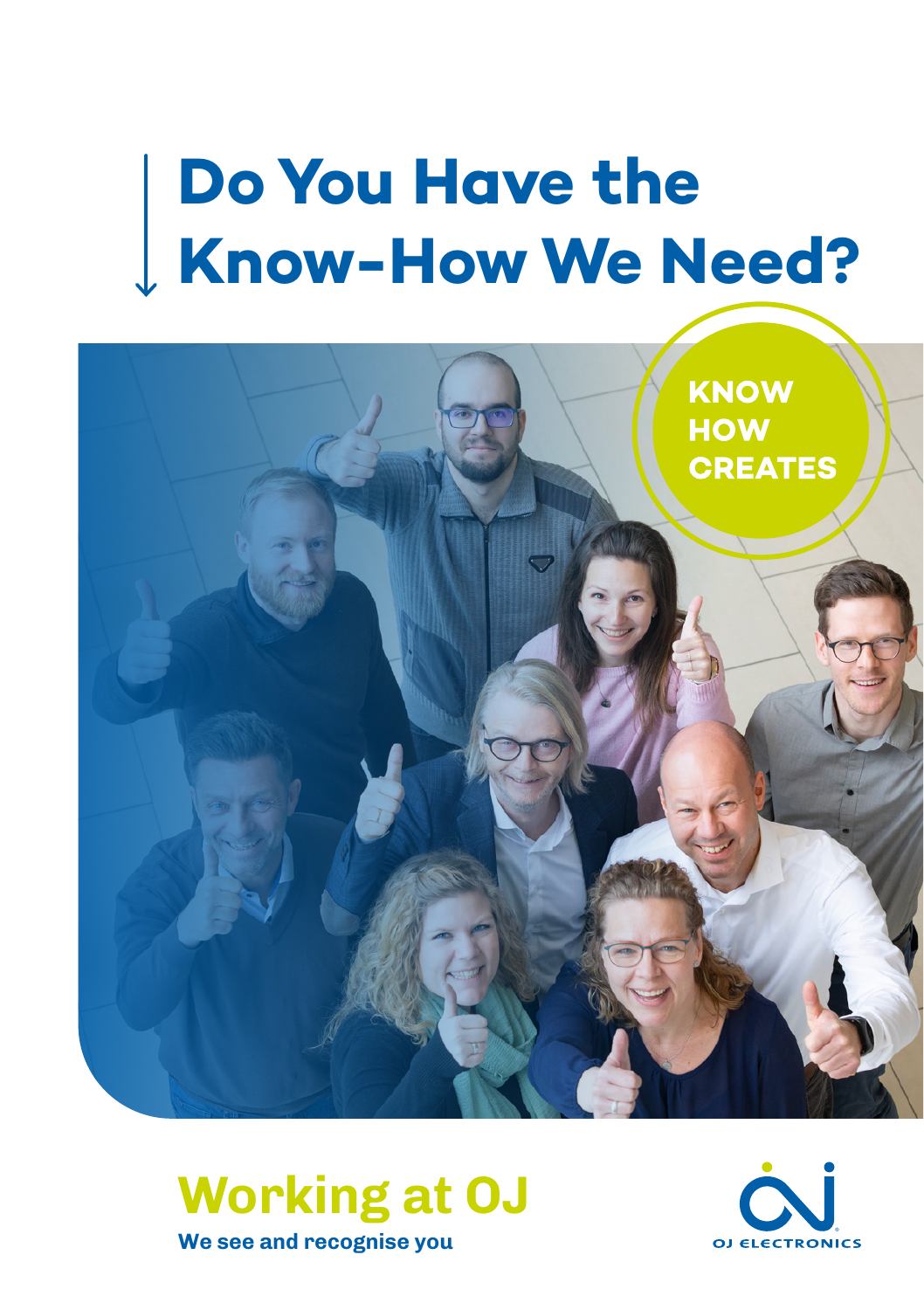Despite our traditional company structure, employees enjoy a dynamic and laterally integrated working environment where project-oriented teams assume a central role.

#### Informal community

The tone in the workplace is informal. The gap between the CEO and the dishwasher in the canteen is no wider than a smile, which, as we know, is the shortest distance between people. Everyone knows everyone at OJ.

New hires are welcomed in an onboarding program. It's straightforward and scheduled from the day you walk in the door. You meet with all departments and figure out how things work in practice. You also have a personal meeting with Erik, our CEO. You are also assigned a mentor who can help get you acquainted with the more informal structure of the company. And all this happens regardless of which job you have.

### **Your benefits Working at OJ Electronics We See and Recognise You**

OJ Electronics – or OJ as we usually call it – is a flat and dynamic organisation. Here it is no cliché to say that you can make a difference. You can do it. And you do — every day.

Regardless of your place in the organisation, your effort counts and can be seen in the final product. If you write code, you will see your code in use. If you are part of the production, you create quality in every product and thereby help ensure maximal customer satisfaction.

If you work in the canteen, you are responsible for one of the day's highlights, delivering happiness (and health) to all employees. Every employee is essential.

You will be involved. And your effort will be recognised.

**KNOW HOW CREATES** 

High employee satisfaction in a flat organisation Some organisations describe themselves as "lean and mean". It's closer to the truth to call our organisation "flat and glad".

Technically speaking, though, we do have a traditional company structure. But as an employee, you would be more likely to describe us as a project-oriented organisation. Despite our traditional company structure, employees enjoy a dynamic and laterally integrated working environment where project-oriented teams assume a central role.